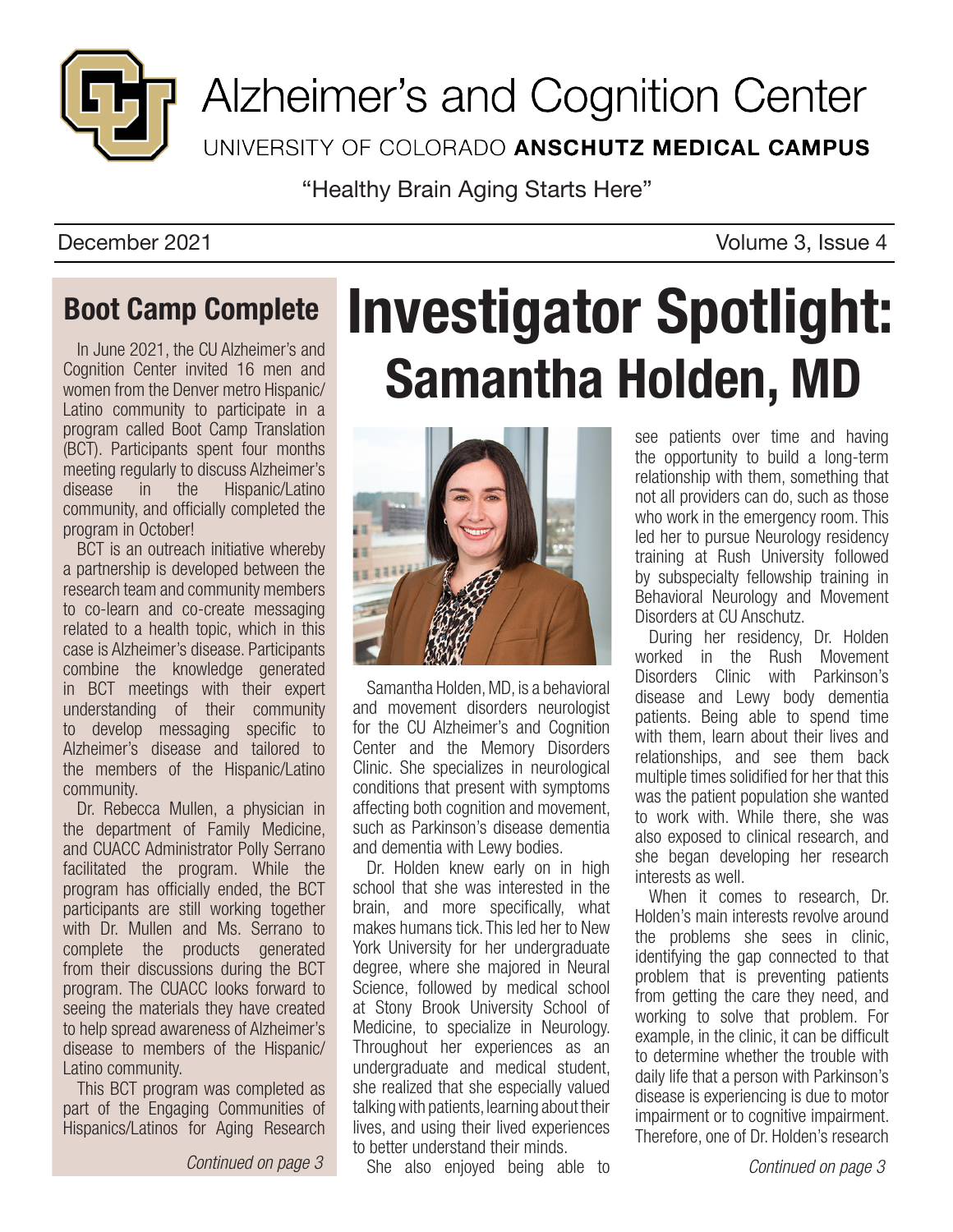

# Ins and Outs: Clinical Trials and Their Phases

Research generally fits into one of three categories: laboratory research, clinical observational research, and clinical trials. Laboratory Research is research that is conducted in a controlled environment, such as searching for new drugs and treatments using cells and animal models to test them, or analyzing blood samples from clinical research studies, and does not involve directly interacting with participants. Clinical observational studies do not involve an intervention (i.e., testing a possible new drug or treatment). Instead, participants volunteer their time to let researchers observe and study certain processes and collect biological samples such as blood samples, brain images through MRI or PET scans, and cerebrospinal fluid (CSF) samples. Clinical trials involve an intervention, where researchers are studying a potential treatment or intervention, such as a drug or a medical device, that could produce a potential change in the way a disease or medical condition is detected, prevented, managed, or treated.

Clinical trials are an important part of Alzheimer's disease and related dementia research, and the CUACC has been a site for multiple clinical trials. Trials are the next step after an intervention has been identified and tested in the laboratory, and they are conducted to study the safety and/or effectiveness of the intervention. Clinical drug trials are overseen by the Food and Drug Administration (FDA) in the United States, and have four phases that begin with Phase 1 and end with Phase 4.

## Phase 1

### Main purpose: Determining drug properties

Phase 1 trials are generally conducted to determine basic properties of a proposed intervention or treatment, such as dose and tolerance (how the body responds to the drug). They are usually conducted with a very small number of participants, and do not require a comparison group of participants who do not receive the treatment. Results from the Phase 1 trial provide guidance for whether and how the treatment should move to a Phase 2 trial.

## Phase 3

#### Main purpose: Demonstrating effectiveness of intervention

Phase 3 trials are generally conducted to confirm that the treatment has the expected effect based on the laboratory research and prior phases, such as slowing down the progression of a disease or stopping it altogether. Researchers also continue to monitor for the safety of the drug. Phase 3 trials are conducted in a much larger number of participants than Phase 2 trials, and they are placebo-controlled and double-blind. If results from a Phase 3 trial are promising, it will be submitted to the FDA for approval to be used in the general public.

## Phase 2

#### Main purpose: Demonstrating safety of intervention

Phase 2 trials are generally conducted to continue testing the safety of the intervention. They are conducted with a larger number of participants, and for a longer period of time. They are placebocontrolled, which means they include a control group that receives a placebo, which is a pill or liquid that looks similar to the study treatment but is not real, and they are double-blind, which means that during the study, neither the participant nor the study staff know whether a participant is receiving the study treatment or the placebo. While the main purpose is safety, Phase 2 trials may begin to also look at the effectiveness of the drug based on specific outcomes. The results of a Phase 2 trial will indicate whether or not the drug should continue on to a Phase 3 trial.

## Phase 4

#### Main purpose: Investigation of drug in general public

Phase 4 trials are conducted after a drug has been approved by the FDA and is available on the market. They generally last many years, and results from these trials can lead to restrictions on the use of the drug, changes to side effects and labeling, or even removal of the drug from the market.